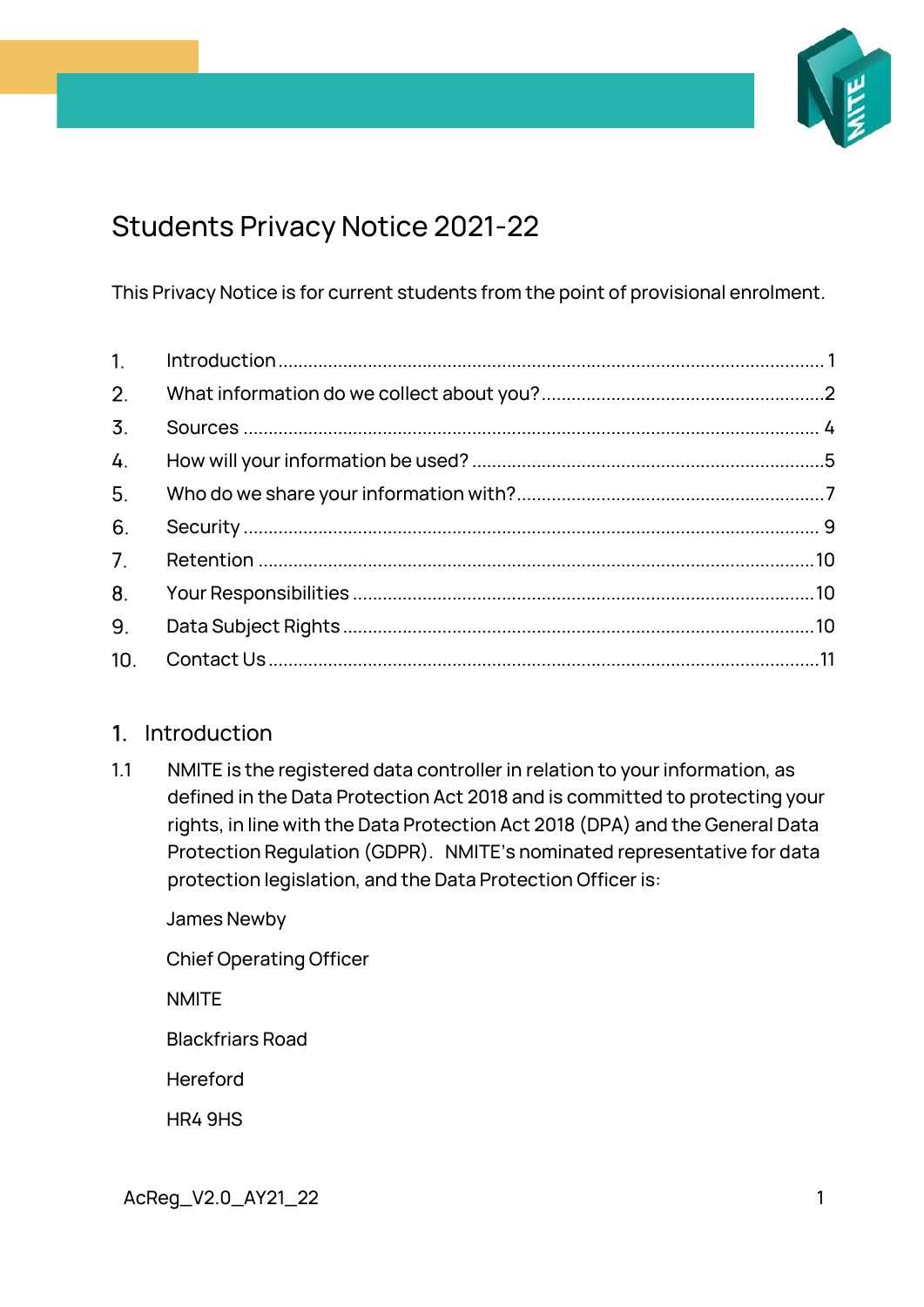

- 1.2 Transparency is a key element of the GDPR, and this Privacy Notice is designed to inform you:
	- i. how and why NMITE uses your personal information,
	- ii. what your rights are under GDPR, and,
	- iii. how to contact us so that you can exercise those rights.
- <span id="page-1-0"></span>2. [What information do we collect about you?](https://www.shu.ac.uk/about-this-website/privacy-policy/privacy-notices/privacy-notice-for-student-applicants)
- 2.1 In order to provide our services, NMITE will collect and process information about you.
- 2.2 The types of personal information collected and processed may include, though is not limited to, the following:
	- i. Contact information and personal details:
		- − Name(s)
		- − Email address(es)
		- − Age / Date of Birth
		- − Extra-curricular activities
		- − Specific circumstances (e.g. care leaver / looked after child / estranged)
		- − Names changes
		- − National Insurance number
		- − Address(es)
		- − Next of kin
		- − Gender
		- − Telephone number(s)
		- − Nationality
		- − Disability
		- − Photograph(s)
		- − Area / Country of residence
		- − Criminal convictions (that occur within the duration of your studies)
	- ii. Your academic and learner records: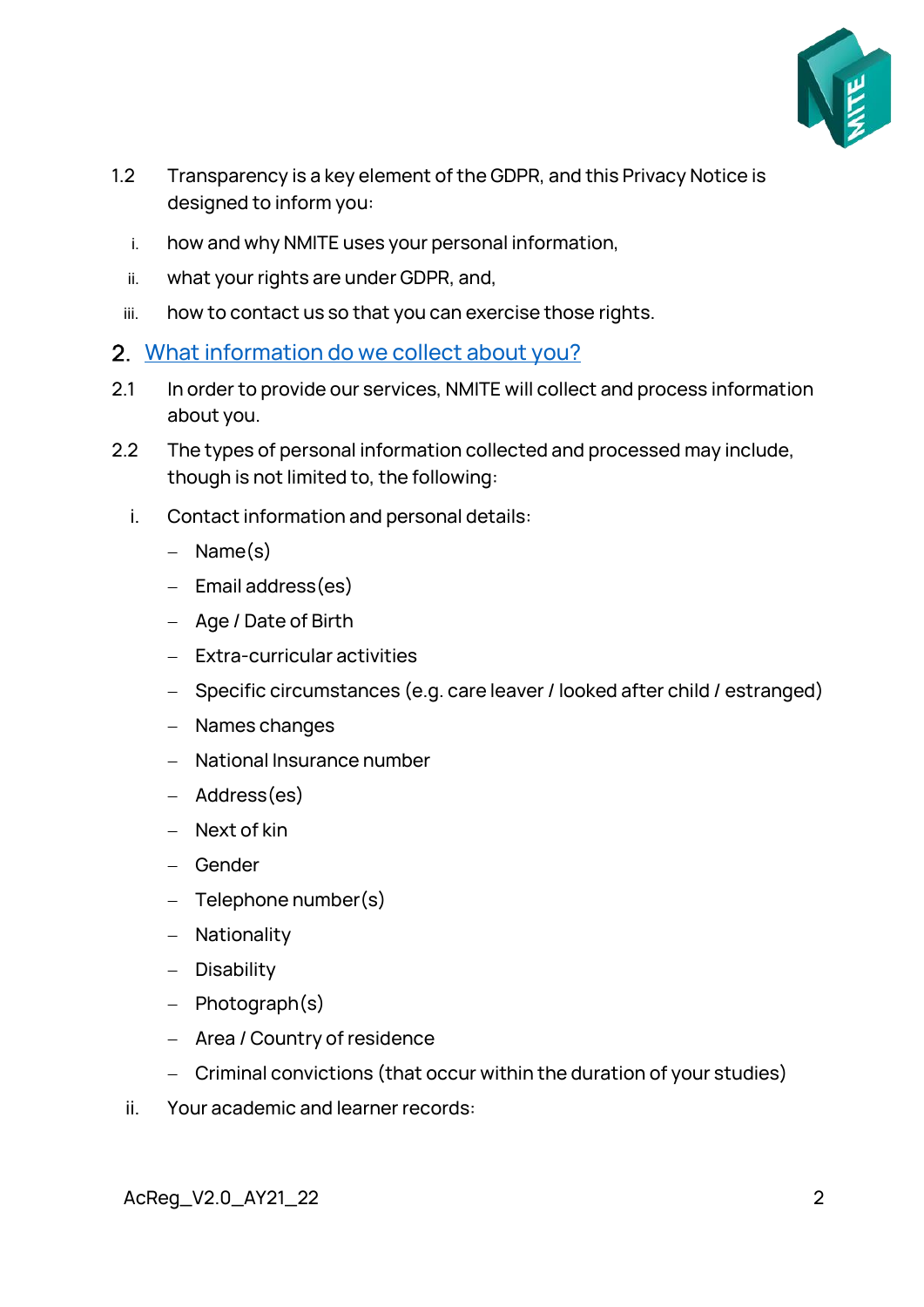

- − Schools / colleges attended
- − Qualifications and grades
- − Experiential (non-academic) learning
- − Programme and module details/results
- − Attendance, progress & current status
- − Final results
- − Video and audio recordings of teaching and learning activities
- − Diagnostic assessments
- − Details of off-site working
- − Use of and engagement with NMITE services and events
- − Learning Contract
- iii. Financial information:
	- − Funding, bursary, and fee-related information
	- − Sponsor
	- − Bank/card/payment details
	- − Income (yours/parental/household)
	- − Debt information
- iv. Additional equality/statutory monitoring information:
	- − Religion / belief
	- − Sexual Orientation
	- − Ethnicity
	- − Gender identity
	- − Pregnancy, maternity, paternity, adoption
	- − Socio-economic background
- v. Information relating to your health, disability, wellbeing, and safety:
	- − Evidence of disability
	- − Health records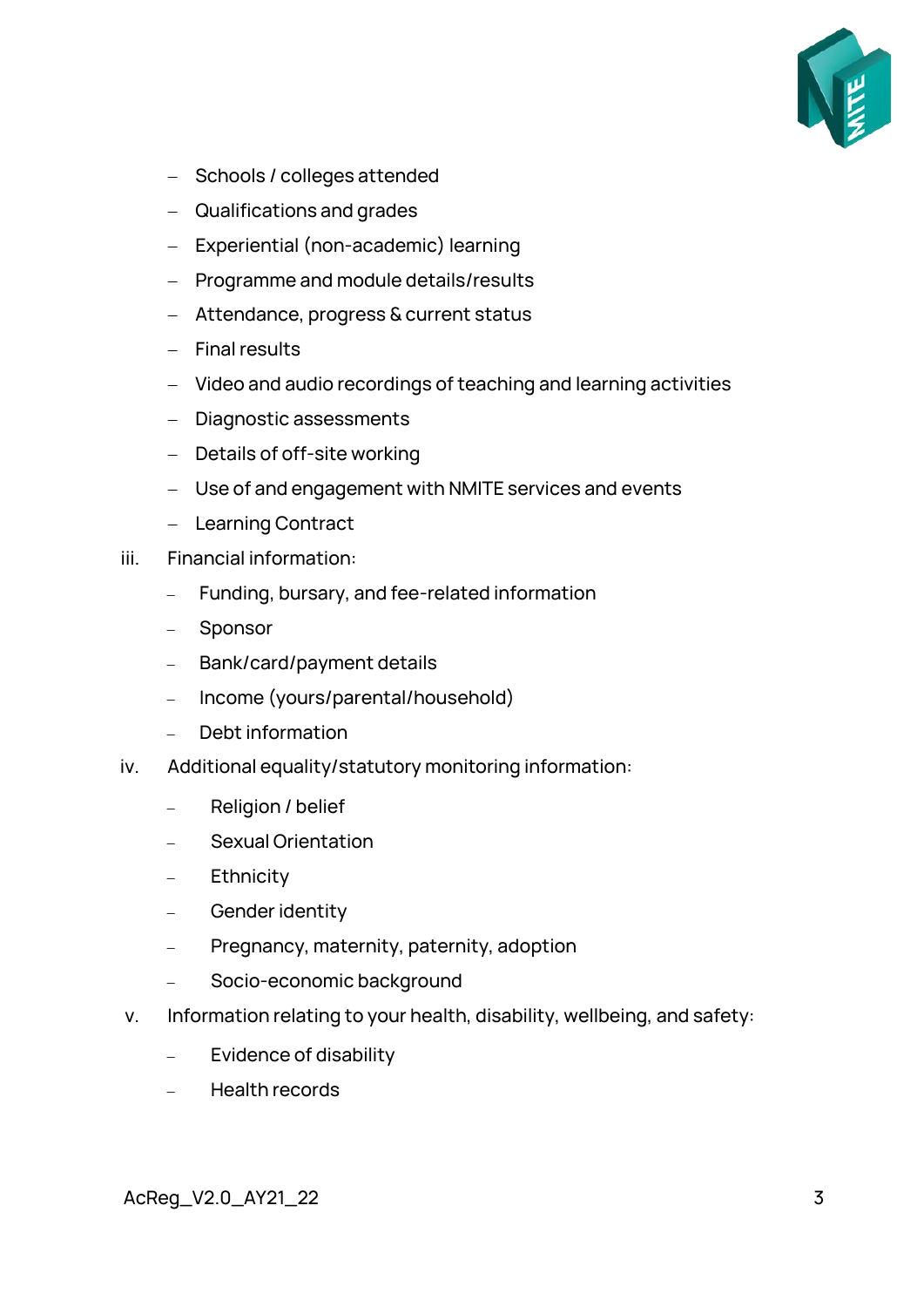

- − Reasonable adjustments
- − Details of extenuating circumstances
- − Safeguarding information
- − Pastoral notes, counselling records
- − Occupational health referrals and reports
- − Campus CCTV images
- − Absence information (including reasons and dates)
- − Details of health and safety incidents
- − Disabled Student Allowance documents
- − Website data linked to extremist ideologies
- vi. Information relating to your career and employment:
	- − Curriculum Vitae
	- − Career readiness
	- Employer details (current / previous)
	- − Employment status

#### <span id="page-3-0"></span>3. [Sources](https://www.shu.ac.uk/about-this-website/privacy-policy/privacy-notices/privacy-notice-for-student-applicants)

- 3.1 Relevant information collected prior to your enrolment (from your application, from pre-enrolment communications with you, and from previous outreach activities) will form part of your student record. Data is then collected from you at enrolment and updated throughout your course.
- 3.2 Most of the information that we hold is collected directly from you as the data subject, but other sources of personal information include:
	- i. collaborative teaching/research partners
	- ii. schools/colleges
	- iii. assessment centres
- iv. funding bodies, employers, and sponsors i.e. where an organisation is paying your fee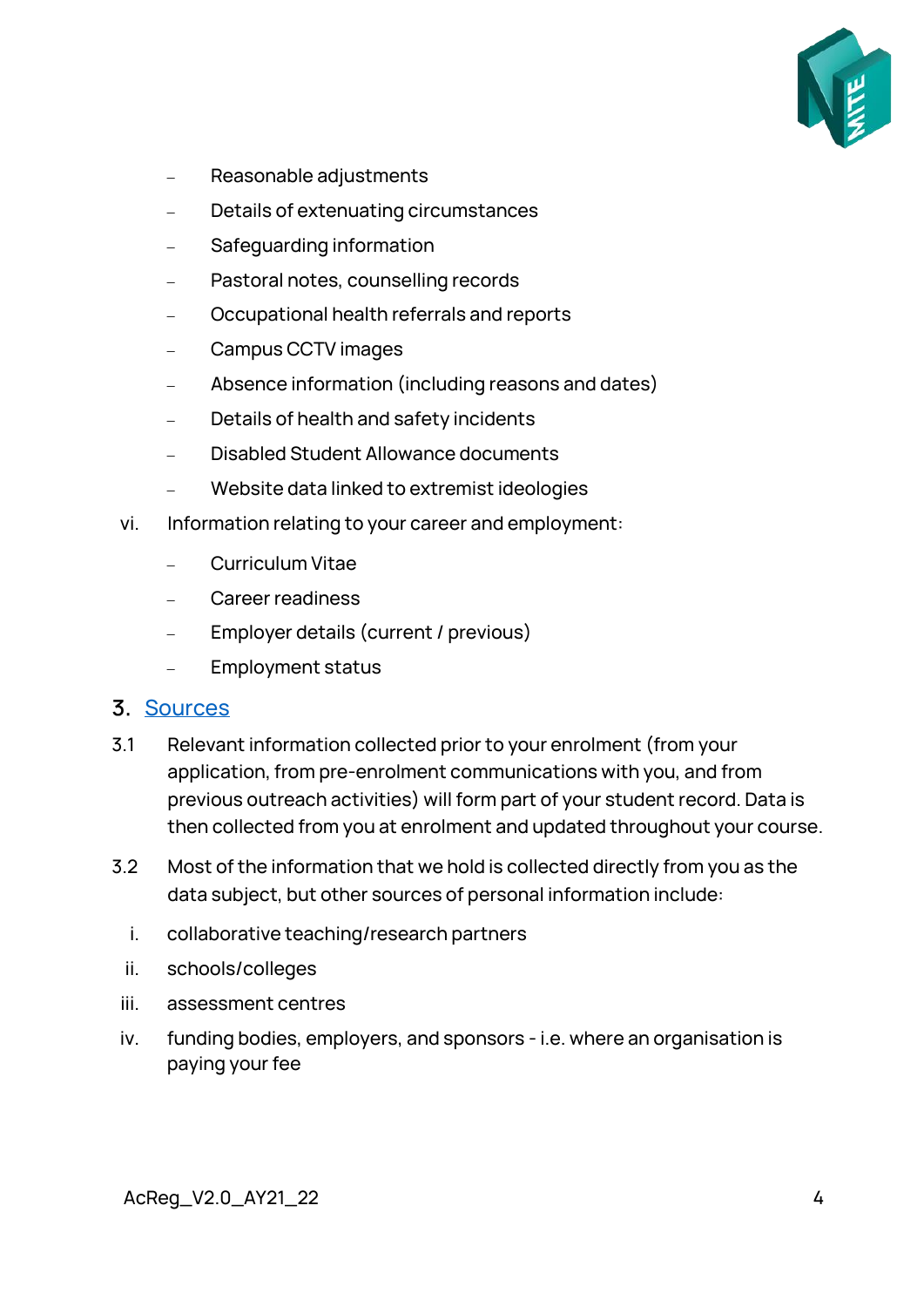

### <span id="page-4-0"></span>4. [How will your information be used?](https://www.shu.ac.uk/about-this-website/privacy-policy/privacy-notices/privacy-notice-for-student-applicants)

- 4.1 NMITE will use your information in order to fulfil all aspects of our contract with you:
	- i. To manage all the elements of our contract with you and the student lifecycle from enrolment through to graduation and becoming a member of the alumni, including course delivery, teaching, and learning, off-site working, and assessment
	- ii. To process payments to and from you or made on your behalf
	- iii. To identify you and manage access to our facilities and services
	- iv. To provide support services including, library, IT, financial, careers, disability, and wellbeing support and to enable offers of additional support to you
	- v. To monitor progress, engagement, and attendance in order to
		- − Improve learning outcomes
		- Target appropriate support
		- Support the development of a personalised academic experience
		- Ensure course requirements are met
- vi. To enable us to investigate, consider, respond to and monitor
	- − reasonable adjustments
	- − extenuating circumstances
	- − academic appeals
	- − complaints
	- − disciplinary cases
	- − academic conduct

and to provide information to professional and regulatory bodies which deal with such matters

- 4.2 NMITE will use your information in order to meet our public tasks (learning and teaching, research, knowledge exchange)
	- i. To monitor, review and evaluate the quality, standards and effectiveness of our teaching, research, and other services and facilities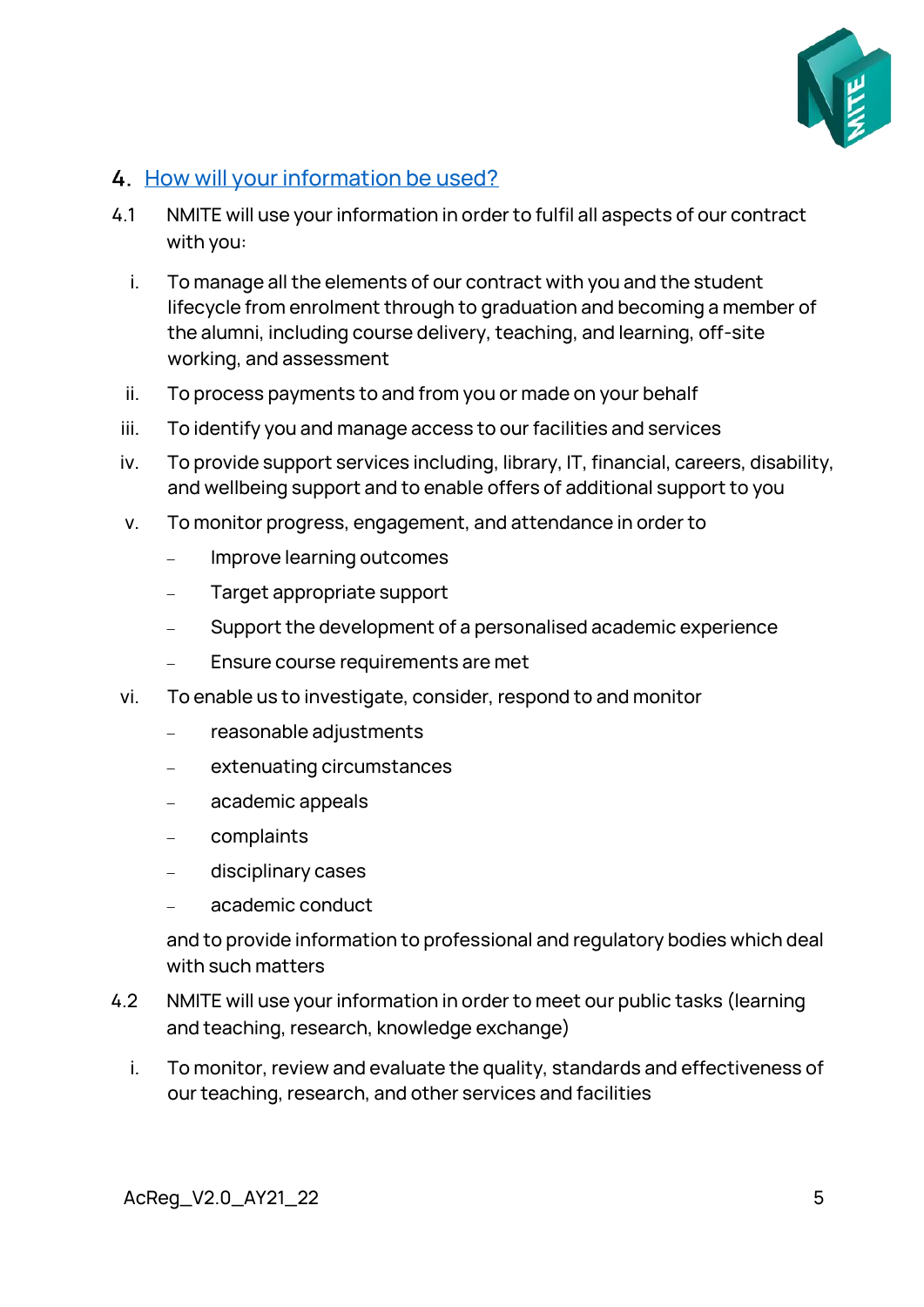

- ii. To produce reports and returns for funding agencies, government departments, and public bodies and to facilitate student and graduate participation in national surveys where NMITE is required to do so
- iii. To award and verify qualifications and awards
- 4.3 NMITE will use your information in order to comply with legal obligations
	- i. To ensure the health, safety, and security of those on campus
	- ii. To monitor and promote equality and diversity within NMITE
- iii. To comply with immigration compliance checks
- iv. For safeguarding purposes
- 4.4 NMITE will use your information in order to protect your vital interests or those of another individual
	- i. To protect the vital interests of students and others, i.e. in emergencies/life or death situations/where we believe that a student or another individual is at significant risk of harm
- 4.5 NMITE will use your information for a number of legitimate business purposes, which may include:
	- i. To plan, deliver and review our services, and facilities.
	- ii. To provide you with information and updates about our services, facilities, opportunities to get involved with NMITE activities
	- iii. To protect our premises, facilities and other assets and resources
- iv. To monitor and manage internet use e.g. extremist content
- v. Learner Analytics
- vi. Audio and visual recordings for course evaluation
- 4.6 We may also ask for your consent to use your personal information for other purposes. You will be given additional information for each purpose and have the right to withdraw your consent at any time.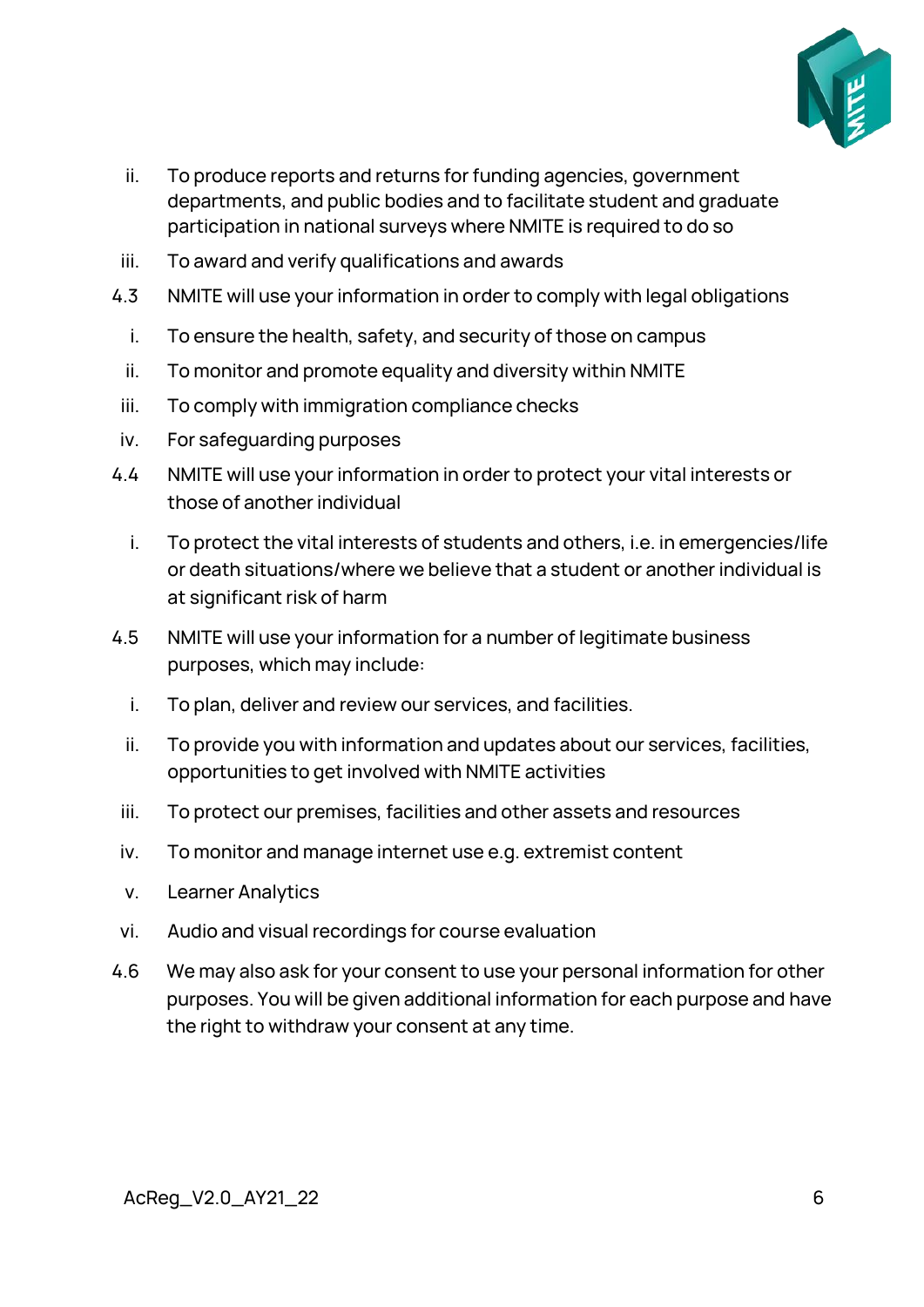

#### <span id="page-6-0"></span>5. [Who do we share your information with?](https://www.shu.ac.uk/about-this-website/privacy-policy/privacy-notices/privacy-notice-for-student-applicants)

- 5.1 Where necessary, in order to provide the services which, we have informed you of, personal information will be shared internally between academic and professional service departments across NMITE or outside of NMITE for these purposes. The privacy of your personal information is paramount and will not be disclosed unless there is a justified purpose for doing so. NMITE never sells personal information to third parties.
- 5.2 This section outlines the major organisations and the most common circumstances in which NMITE discloses information about its students.
	- i. NMITE staff who need the information for administrative, teaching, research, assessment, and student support purposes.
	- ii. Parents, quardians, and other family members  $only$  where you have given</u> your consent or in the event of an emergency where the disclosure of personal information is considered in your best interests or pertinent to your safety and well-being.
	- iii. Contractors and suppliers, where NMITE uses external services or has outsourced work which involves the use of your personal information on our behalf. NMITE will ensure that appropriate contracts and/or information sharing agreements are in place and that the contractors and suppliers process personal information in accordance with the GDPR and other applicable legislation. Examples of suppliers include IT services and support, confidential waste disposal, mailing services, election ballot services.
- iv. Government bodies and departments, in the UK and overseas, responsible for:
	- public funding
	- sponsorship
	- statistical analysis, monitoring and auditing
	- − regulatory matters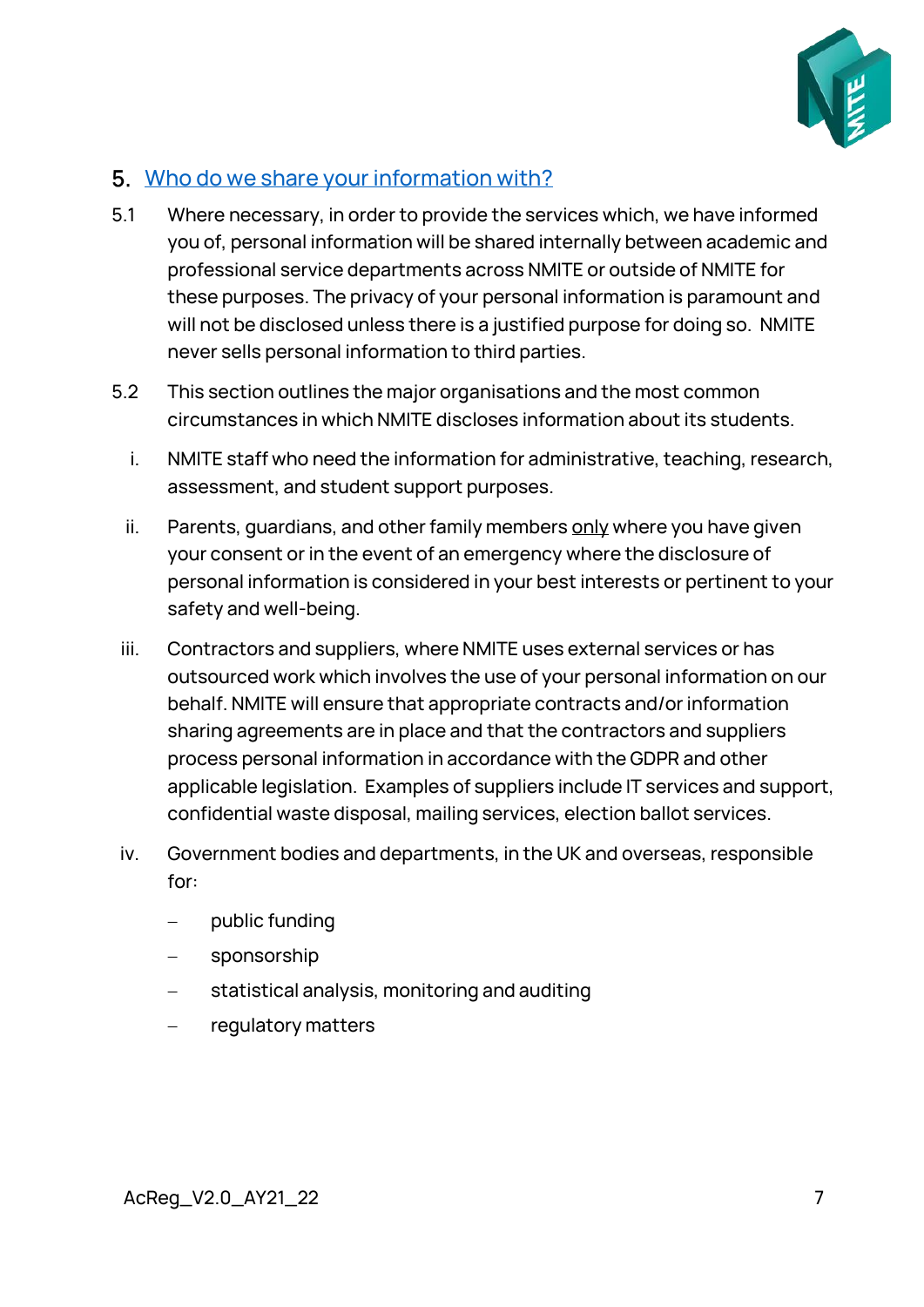

- v. NMITE shares information with a number of organisations to facilitate academic, financial, and administrative functions essential to your contract with us:
	- student funding organisations in connection with grants, fees, loans, and bursaries
	- employers, other education providers or others sponsoring students to provide references, and updates on attendance, progress, conduct, and matters relating to fees and funding
	- validating and professional bodies in connection with registration and awards
	- collaborating organisations that provide assessment or student support
	- partners who facilitate off-site working
	- external moderators of assessments
	- 3rd party organisations who collate data with regards to national student activity and attainment for the purposes of statistical analysis, monitoring and use by member organisations to inform recruitment and other activities.
	- − NMITE's insurers, legal advisers, and auditors
	- debt collection agencies where fees are outstanding, and all other means have been exhausted
- vi. NMITE may share information with external services to provide additional support for individual students
	- the emergency services and/or other support organisations called upon in the case of an emergency where the disclosure of personal data is considered in the student's vital interests or pertinent to their safety and well-being
	- specialist external support services, e.g. mental health, rape crisis, external Disabled Student Allowance (DSA) services
	- − student GP
	- − accommodation provider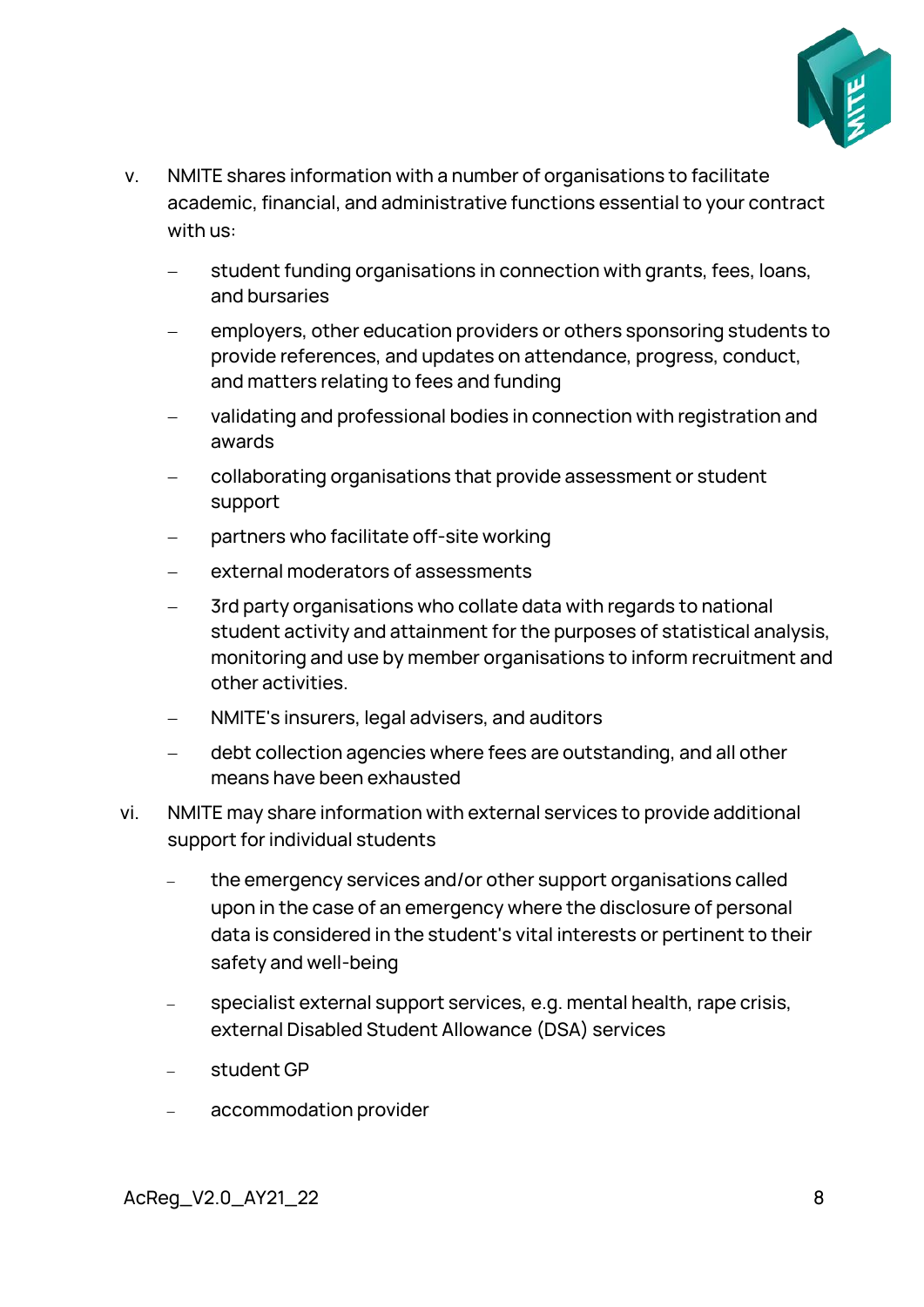

- vii. NMITE is also required to provide information to a number of government and public bodies to assist with their public tasks:
	- the Department for Work and Pensions as required by the Social Security Administration Act 1992
	- Electoral Registration Officers for the compilation of the electoral register as required by Regulation 23 of the Representation of the People (England and Wales) Regulations 2001.
	- the Office for National Statistics for the purposes of conducting the national census
	- − local authorities for the purpose of assessing and collecting Council Tax
	- the Home Office and relevant UK immigration agencies
	- − the police and/or other organisations responsible for safeguarding or investigating a crime where a student may be involved

### <span id="page-8-0"></span>**6. [Security](https://www.shu.ac.uk/about-this-website/privacy-policy/privacy-notices/privacy-notice-for-student-applicants)**

- 6.1 Data protection legislation requires us to keep your information secure. This means that your confidentiality will be respected, and all appropriate measures will be taken to prevent unauthorised access and disclosure. There are comprehensive and effective policies and processes in place to ensure that users and administrators of NMITE information are aware of their obligations and responsibilities for the information they have access to. Training is provided to new staff joining NMITE and existing staff have training and expert advice available if needed.
- 6.2 Only members of staff who need access to relevant parts or all of your information will be authorised to do so. Information about you in electronic form will be subject to password and other security restrictions, and paper files will be stored in secure areas with controlled access.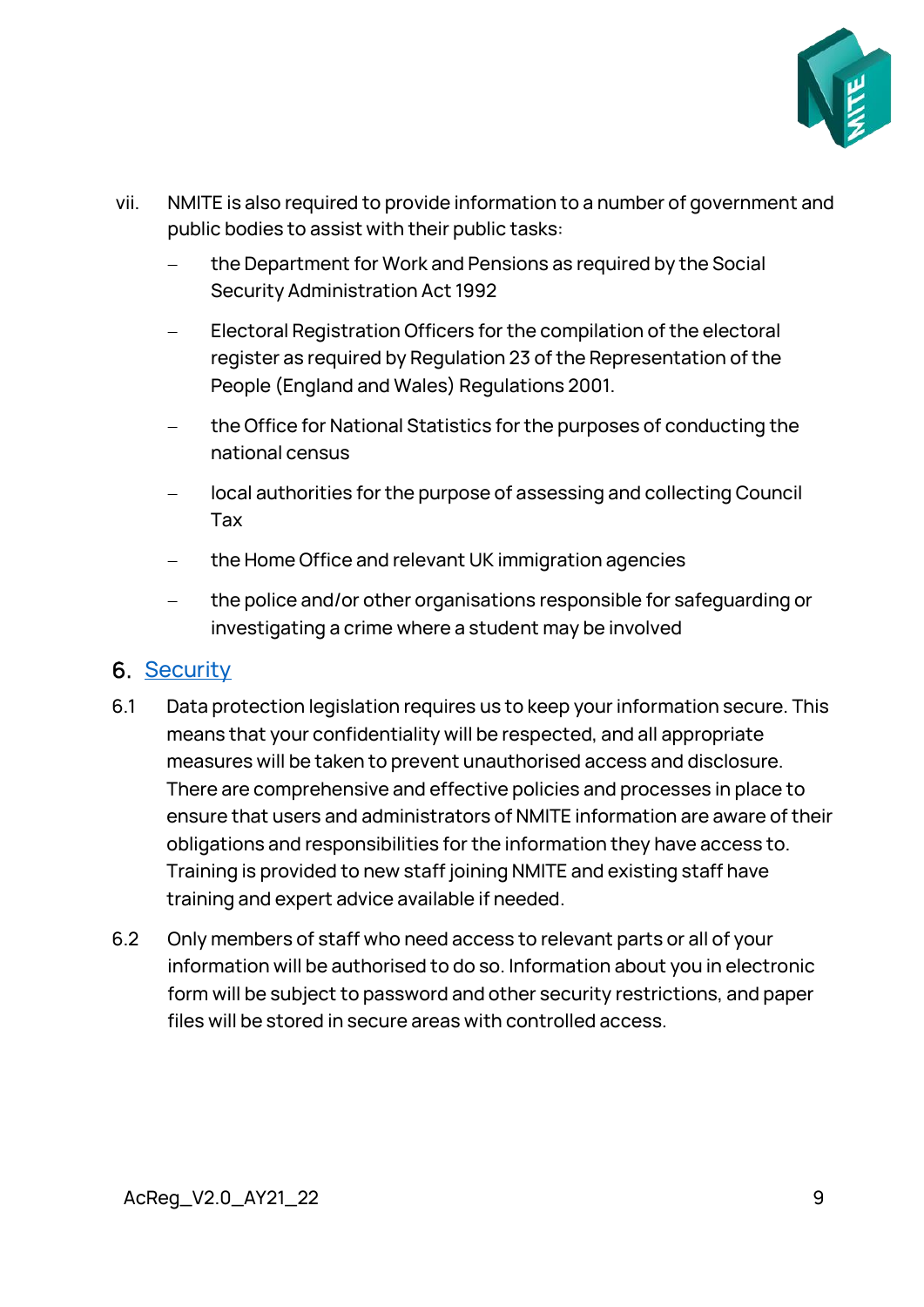

## <span id="page-9-0"></span>7. [Retention](https://www.shu.ac.uk/about-this-website/privacy-policy/privacy-notices/privacy-notice-for-student-applicants)

- 7.1 Information is then collected from you at enrolment and updated throughout your course. Most student data is held for the duration of your course plus one further academic year. Some data is held for audit purposes beyond this time and the retention period depends on the type of audit (up to 7 years). Some data is held for statistical reporting purposes and analysis for a further 6 years. Data from complaints, appeals, disciplinary, are kept for 6 years in case of further queries or actions.
- 7.2 Relevant information from your student record will form the basis of your alumni record which will be held and used after graduation. Details of your award is kept permanently so that your award can be verified in the longterm to future employers and educational providers
- <span id="page-9-1"></span>8. Your Responsibilities
- 8.1 You have a responsibility to keep your personal details up-to-date; you can do this by contacting [studentservices@nmite.ac.uk.](mailto:studentservices@nmite.ac.uk)

#### <span id="page-9-2"></span>9. [Data Subject Rights](https://www.shu.ac.uk/about-this-website/privacy-policy/privacy-notices/privacy-notice-for-student-applicants)

9.1 One of the aims of the General Data Protection Regulation (GDPR) is to empower individuals and give them control over their personal information.

The GDPR gives you the following rights (with some legal exceptions)

- i. The right to be informed
- ii. The right of access
- iii. The right to rectification
- iv. The right to erase
- v. The right to restrict processing
- vi. The right to data portability
- vii. The right to object
- viii. Rights in relation to automated decision making and profiling